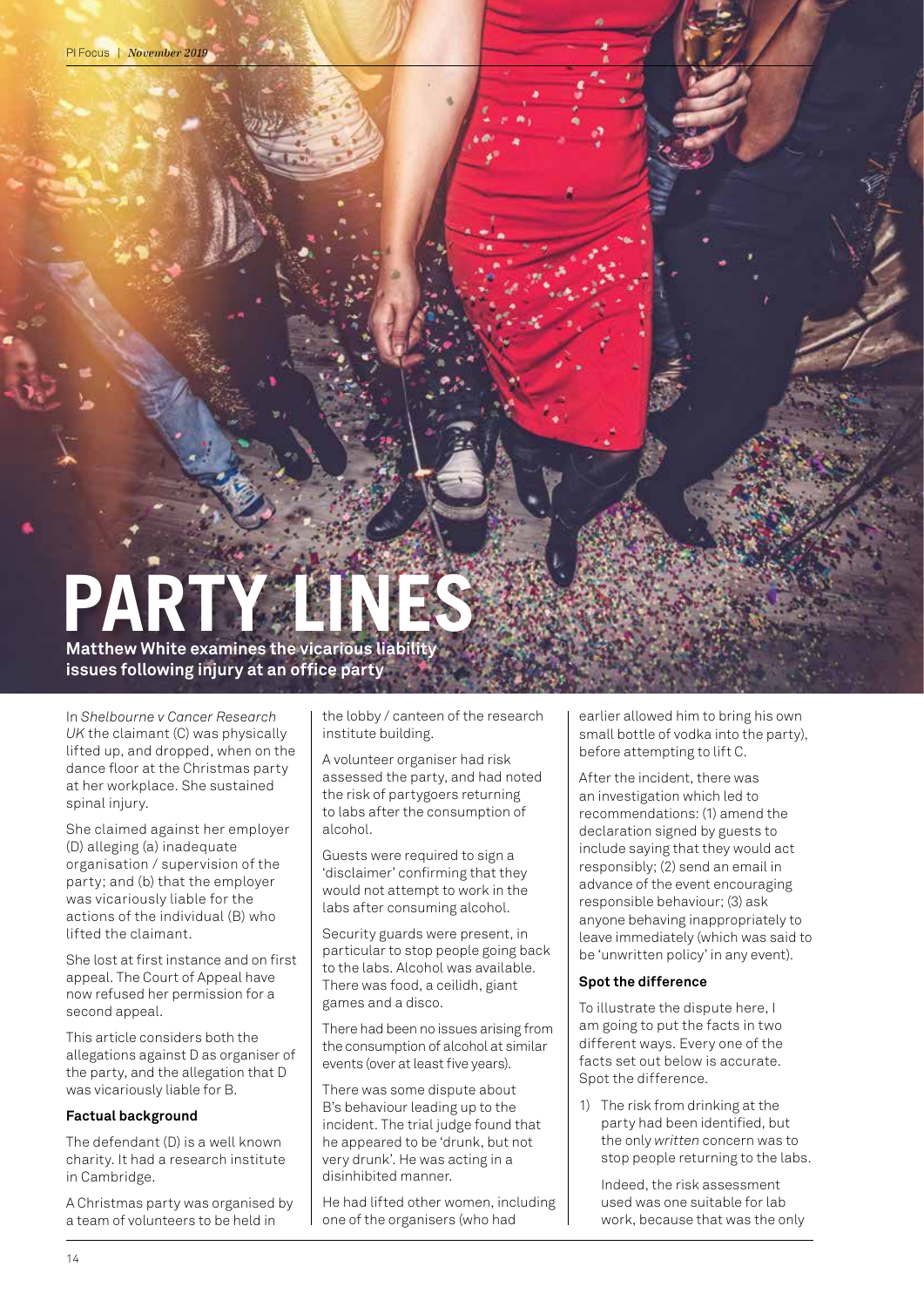type of risk assessment that the assessor had any training in. He had no training in how to run or risk assess a party.

B, who had been allowed to bring his own alcohol into the party, got drunk and lifted other women, including one of the party organisers, who had done nothing about it.

Tickets could be sold to anyone. The organisers were not trained to organise or risk assess this sort of event.

The security guards were not trained how to look after an event like this. After the incident, an internal investigation found that steps should be taken to ensure that guests behave responsibly.

2) The party was not paid for by the employer. It was organised by volunteers from within the workforce in their own time.

> It was not compulsory (or expected) that people would attend. Attendees could be expected to be connected to the research institute (working there or guests of those who work there).

There had never been a problem with alcohol consumption at this party before. The volunteers had risk assessed the party (how often do you see that?), had arranged security guards to be present, and attendees were expected to sign a declaration confirming that they would not attempt to do lab work after drinking.

#### **The claim in negligence**

The allegations of negligence were wide-ranging, but cut down to their essence were:

- 1) There ought to have been warnings or advice to attendees about their behaviour;
- 2) There ought to have been a policy about alcohol consumption;
- 3) There ought to have been a policy to intervene if any attendee(s) became intoxicated;
- 4) The party should have been more closely monitored / supervised to spot and deal with intoxicated guests;

5) B ought to have been spotted and thrown out.

Some of these allegations were plainly based on the post-incident report.

The judge at first instance (Recorder Catford) found that there was a foreseeable risk of harm such that D owed a duty of care in negligence, and that that duty could in certain circumstances extend to the actions of a third party.

However, he also found that there was no breach of the duty.

The judge was influenced by *Everett & Another v Comojo (UK) Ltd (t/a Metropolitan) & Others* [2012] 1 WLR 150.

Factors of particular influence were that attendees were limited to those connected with the research institute, and there had been no incidents over previous years.

The judge regarded the steps taken to prevent access to the labs by people who had been drinking as a reasonable response to risks arising from alcohol consumption in the circumstances.

He was also satisfied that nothing was seen or reported about B's behaviour on the night which ought to have required him being spoken to or asked to leave.

Overall the judge was satisfied that D had taken reasonable care. On appeal, Lane J agreed.

#### **Vicarious liability**

So far, so good. But B was obviously in breach of duty to C; if D were vicariously liable for that, then C's claim would succeed.

Vicarious liability has had a lot of attention in recent years.

The modern starting point has to be the twin cases of *Cox v Ministry of Justice* [2016] AC 660 and *Mohamud v. WM Morrison Supermarkets PLC* [2016] AC 677 in which the Supreme Court set out the current approach: (1) consider whether the relationship between wrongdoer and defendant is such that defendant can be made vicariously liable; and (2) consider whether or not the conduct of the wrongdoer relates to the relationship sufficiently that vicarious liability is imposed.

#### **The first instance decision**

The judge found that while B was not employed by D, his role as a visiting scientist meant that he was sufficiently integral to the business of D for D to be at least *potentially* vicariously liable. That is, the first of the above two questions (the 'Cox' question) was answered against D.

However, the judge also found that C could not get past the second of the issues identified by the Supreme Court.

The judge referred to Lord Reed in *Cox* (para 30) and the requirement that assigned activities must have created the risk of the wrongdoer committing a tort. Providing mere opportunity is not enough (*Lister v Hesley Hall* [2002] 1 AC 215).

The judge expressed the test (quoting Lord Toulson in *Mohamud*) as 'whether there is sufficient connection between the wrongdoer's employment and his conduct towards the claimant to make the defendants legally responsible', or alternatively (quoting Lord Steyn in *Lister*) as whether the conduct was 'so closely connected to his employment that it would be fair and just to hold the employers vicariously liable'.

The judge said: 'It is a matter of judgment to decide on which side of the line any case lies, in terms of being sufficiently closely connected with assigned activities.

'The cases involving assault by employees of members of the public where they are employed to engage with the public will often fall on the side of liability. The acts often take place during or immediately following on from their employed duties.

'In those cases, it may be said to be artificial to divorce the wrongful act from what the assailant was employed to do.

'In my judgment, the present case falls on the other side of the line, where there is insufficient connection. In my judgment, his role with [D] did nothing more than provide an opportunity for this unfortunate accident.'

The judge said the case was akin to *Graham v Commercial Bodyworks*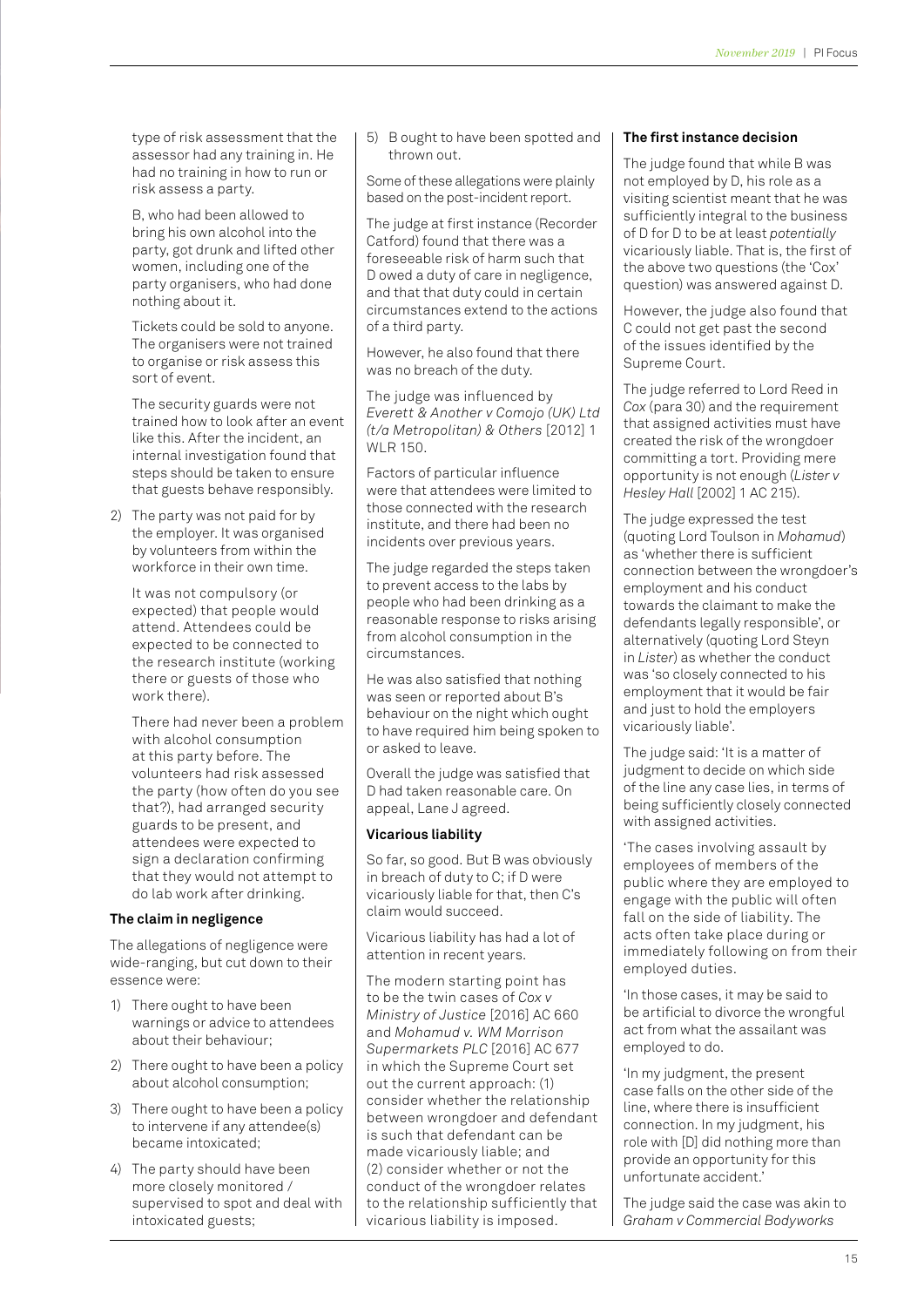[2015] ICR 665 (in which the claimant's overalls were deliberately sprinkled with highly flammable thinning agent in a workshop, and a lighter then used near him); and that rather than the dance floor lift being connected with his duties, B was engaged on a 'frolic' of his own.

This, of course, is not the only Christmas party case to be heard recently. Readers will be aware of *Bellman v Northampton Recruitment*. That case had been decided at first instance ([2017] IRLR 2124, HHJ Cotter QC sitting as a High Court Judge) before the first instance judgment in *Shelbourne* was given. It is the first instance decision that is mentioned in Recorder Catford's judgment.

The facts of *Bellman* were that staff were expected to attend the Christmas Party. At an afterparty at a hotel later that evening, the managing director punched a sales manager in a dispute about work. HHJ Cotter QC found that the employer was not vicariously liable for the punch.

That decision was overturned by the Court of Appeal ([2018] EWCA Civ 2214). The essential part of the Court of Appeal decision is that the 'field of activity' of the managing director was almost unrestricted, and the punch was an assertion of his authority, thus sufficiently connected with the field of activity entrusted to him.

#### **The appeal**

On appeal it was argued that B's field of activity should be cast wide.

It was contended by C that the relevant field of activities on the night in question was 'to interact with fellow partygoers in alcoholinfused revelry, leading to the setting aside of the ordinary boundaries of social interaction; all of which was authorised by [D] since it stood to gain from the enhancement of its employee's morale.'

Lane J observed that 'In this scenario, it is the employer's selfinterest in organising the office or works Christmas party that is key. In it, the employees are invited by the employer into an environment where alcohol will encourage them to greater intimacy, with resulting risk of injury, for which the employer will be liable.'

Lane J considered that this was going too far: 'I do not consider that this description of the average office or works Christmas party is one that the archetypal reasonable person would recognise as representing reality.'

The party was voluntary and was in no real sense connected with the work that B was engaged to do.

It was noted that in *Bellman*, the Court of Appeal had not considered that the fact that the employer put on a Christmas party that led to a (voluntary) late-night drinking session was sufficient to impose vicarious liability. Rather, it was the managing director's control of proceedings in relation to what he perceived to be a challenge to his authority as managing director which made the company vicariously liable for his actions.

#### **The attempted second appeal**

The Court of Appeal (Leggatt LJ) rejected C's application for permission for a second appeal to the Court of Appeal.

By combination of CPR 52.5 and s.54(4) of the Access to Justice Act 1999, that on paper decision is the end of the line for C. The days of an oral permission hearing in the Court of Appeal following rejection of permission on paper are gone.

Leggatt's LJ's refusal of permission on the claim in negligence was based on the simple observation that this was a fact specific evaluation by the trial judge.

His refusal of permission on the vicarious liability claim observes that C's case that B's conduct was sufficiently connected with his work as a visiting scientist was founded on the suggestion that B's attendance at the party was an activity entrusted to him as part of his role.

His view was 'In circumstances where, on the facts found, attendance at the party, which was organised by volunteers, was entirely voluntary and open to those workers who chose to buy tickets and their invited guests, this suggestion is unreal.'

That is a refreshingly blunt observation. It is hard to see how voluntarily attending a party, even one held at the workplace and organised under the banner of the employer's name, is a part of the job that a scientist is employed to do.

It seems that the court will continue to limit the scope of vicarious liability.

#### **Where next?**

In *Various Claimants v Catholic Child Welfare Society* [2013] 2 AC 1, Lord Phillips said at [19] that 'The law of vicarious liability is on the move'. In *Cox* (above) at [1]

### **David Holland MSc(Bioengineering), BSc(Hons) Pod Med, F.BCPA.**



An experienced clinical podiatrist. I can provide fast, concise and accurate Claimant, Defendant and Single Joint Reports.

**APIL 1st Tier Expert Witness and Associate member of APIL Personal Injury affecting the lower limb and foot Clinical Negligence in Podiatry and Chiropody Individual orthotic and footwear future needs assessment**

**Clinics covering the Midlands and Wales Clients may be seen throughout the UK by arrangement**

**Telephone: 01982 552409 www.davidhollandpodiatry.co.uk Email: david@davidhollandpodiatry.co.uk**